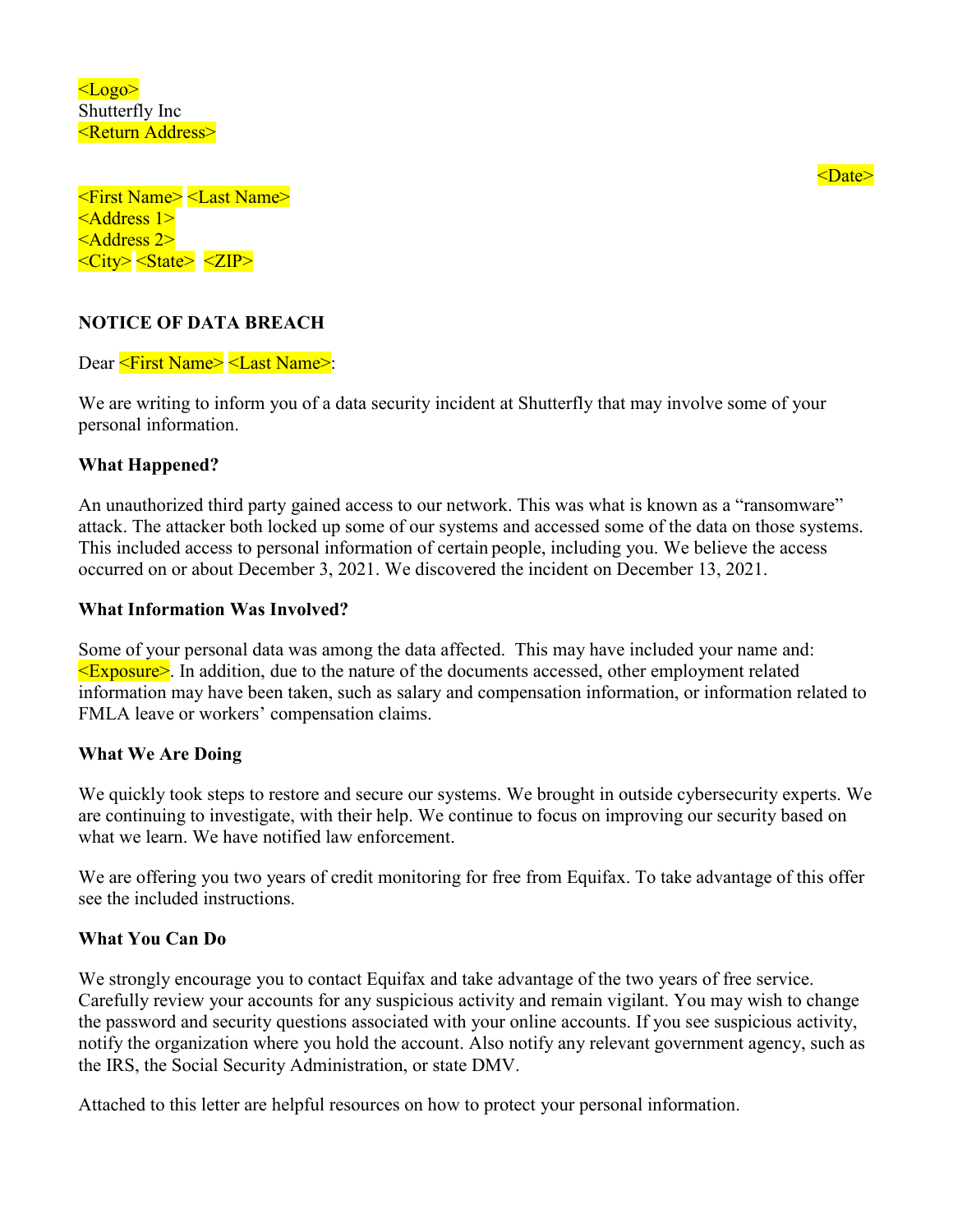# **For More Information**

Keeping your personal data secure is important to us, and we regret the understandable concern this incident has created. If you have any questions, call **1-866-389-3602**, 9:00AM – 9:00PM Monday through Friday and 9:00 AM – 6:00 PM Saturday and Sunday Eastern.

Sincerely,

The Shutterfly Team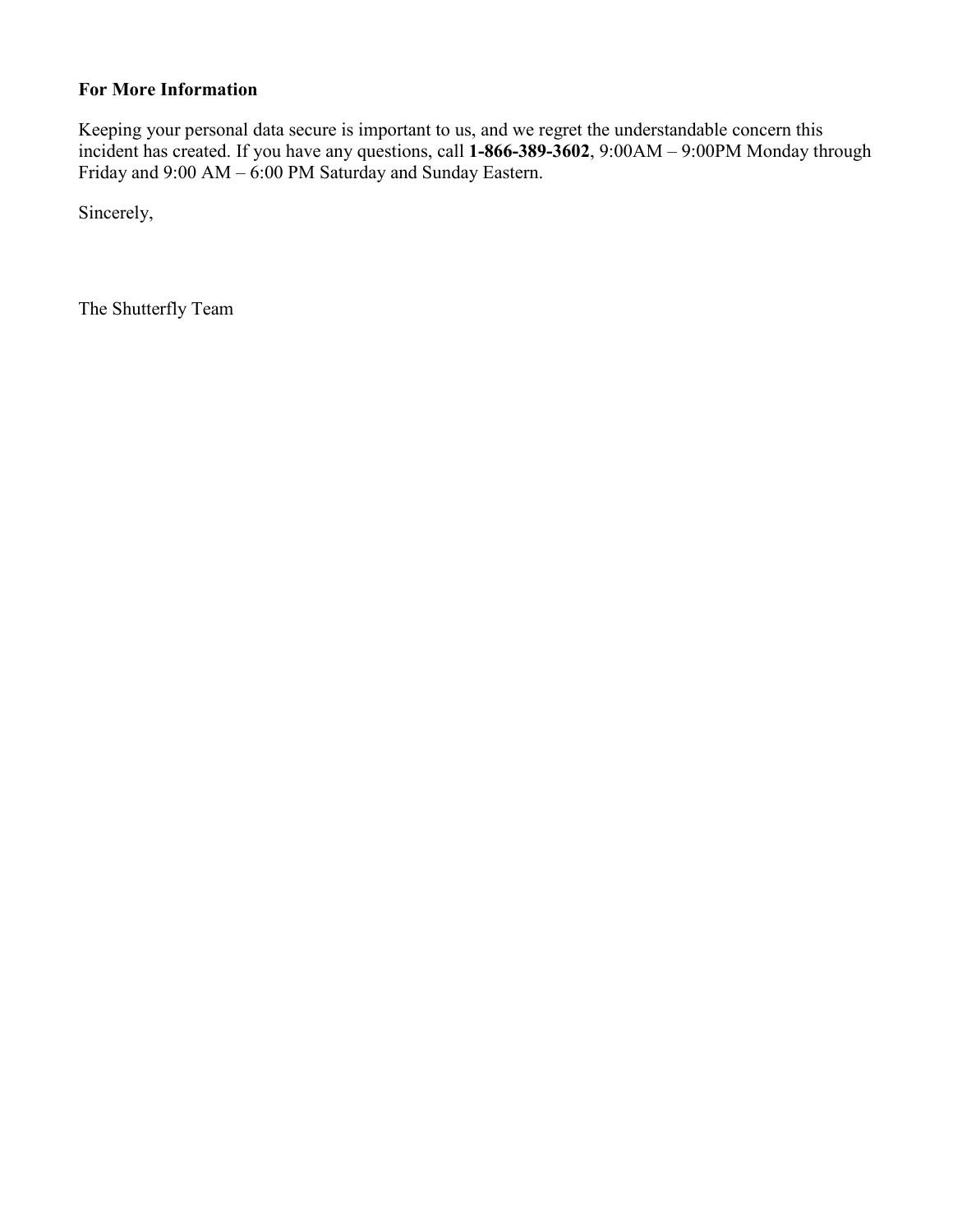

**<First Name> <Last Name>**  Enter your Activation Code: **<Activation Code>** Enrollment Deadline: **August 31, 2022**

# **Equifax Credit Watch**™ **Gold**

\*Note: You must be over age 18 with a credit file to take advantage of the product

# **Key Features**

- Credit monitoring with email notifications of key changes to your Equifax credit report
- Daily access to your Equifax credit report
- WebScan notifications<sup>1</sup> when your personal information, such as Social Security Number, credit/debit card or bank account numbers are found on fraudulent Internet trading sites
- Automatic fraud alerts<sup>2</sup>, which encourages potential lenders to take extra steps to verify your identity before extending credit, plus blocked inquiry alerts and Equifax credit report lock<sup>3</sup>
- Identity Restoration to help restore your identity should you become a victim of identity theft, and a dedicated Identity Restoration Specialist to work on your behalf
- Up to  $$1,000,000$  of identity theft insurance coverage for certain out of pocket expenses resulting from identity theft<sup>4</sup>

# **Enrollment Instructions**

## Go to *www.equifax.com/activate*

Enter your unique Activation Code of **<Activation Code>** then click "Submit"

## 1. **Register:**

Complete the form with your contact information and click "Continue". *If you already have a myEquifax account, click the 'Sign in here' link under the "Let's get started" header. Once you have successfully signed in, you will skip to the Checkout Page in Step 4* 

### 2. **Create Account:**

Enter your email address, create a password, and accept the terms of use.

### 3. **Verify Identity:**

To enroll in your product, we will ask you to complete our identity verification process.

### 4. **Checkout**:

Upon successful verification of your identity, you will see the Checkout Page.

Click 'Sign Me Up' to finish enrolling.

### **You're done!**

The confirmation page shows your completed enrollment. Click "View My Product" to access the product features.

**2** *The Automatic Fraud Alert feature is made available to consumers by Equifax Information Services LLC and fulfilled on its behalf by Equifax Consumer Services LLC.* 

*3 Locking your Equifax credit report will prevent access to it by certain third parties. Locking your Equifax credit report will not prevent access to your credit report at any other credit reporting agency. Entities that may still have access to your Equifax credit report include: companies like Equifax Global Consumer Solutions, which provide you with access*  to your credit report or credit score, or monitor your credit report as part of a subscription or similar service; companies that provide you with a copy of your credit report or credit score, upon your request; federal, state and local government agencies and courts in certain circumstances; companies using the information in connection with the underwriting of *insurance, or for employment, tenant or background screening purposes; companies that have a current account or relationship with you, and collection agencies acting on behalf of those whom you owe; companies that authenticate a consumer's identity for purposes other than granting credit, or for investigating or preventing actual or potential fraud; and* 

*companies that wish to make pre-approved offers of credit or insurance to you. To opt out of such pre-approved offers, visit www.optoutprescreen.com <sup>4</sup> The Identity Theft Insurance benefit is underwritten and administered by American Bankers Insurance Company of Florida, an Assurant company, under group or blanket policies issued to Equifax, Inc., or its respective affiliates for the benefit of its Members. Please refer to the actual policies for terms, conditions, and exclusions of coverage. Coverage may not be available in all jurisdictions.*

*<sup>1</sup>WebScan searches for your Social Security Number, up to 5 passport numbers, up to 6 bank account numbers, up to 6 credit/debit card numbers, up to 6 email addresses, and up to 10 medical ID numbers. WebScan searches thousands of Internet sites where consumers' personal information is suspected of being bought and sold, and regularly adds new sites to the list of those it searches. However, the Internet addresses of these suspected Internet trading sites are not published and frequently change, so there is no guarantee that we are able to locate and search every possible Internet site where consumers' personal information is at risk of being traded.*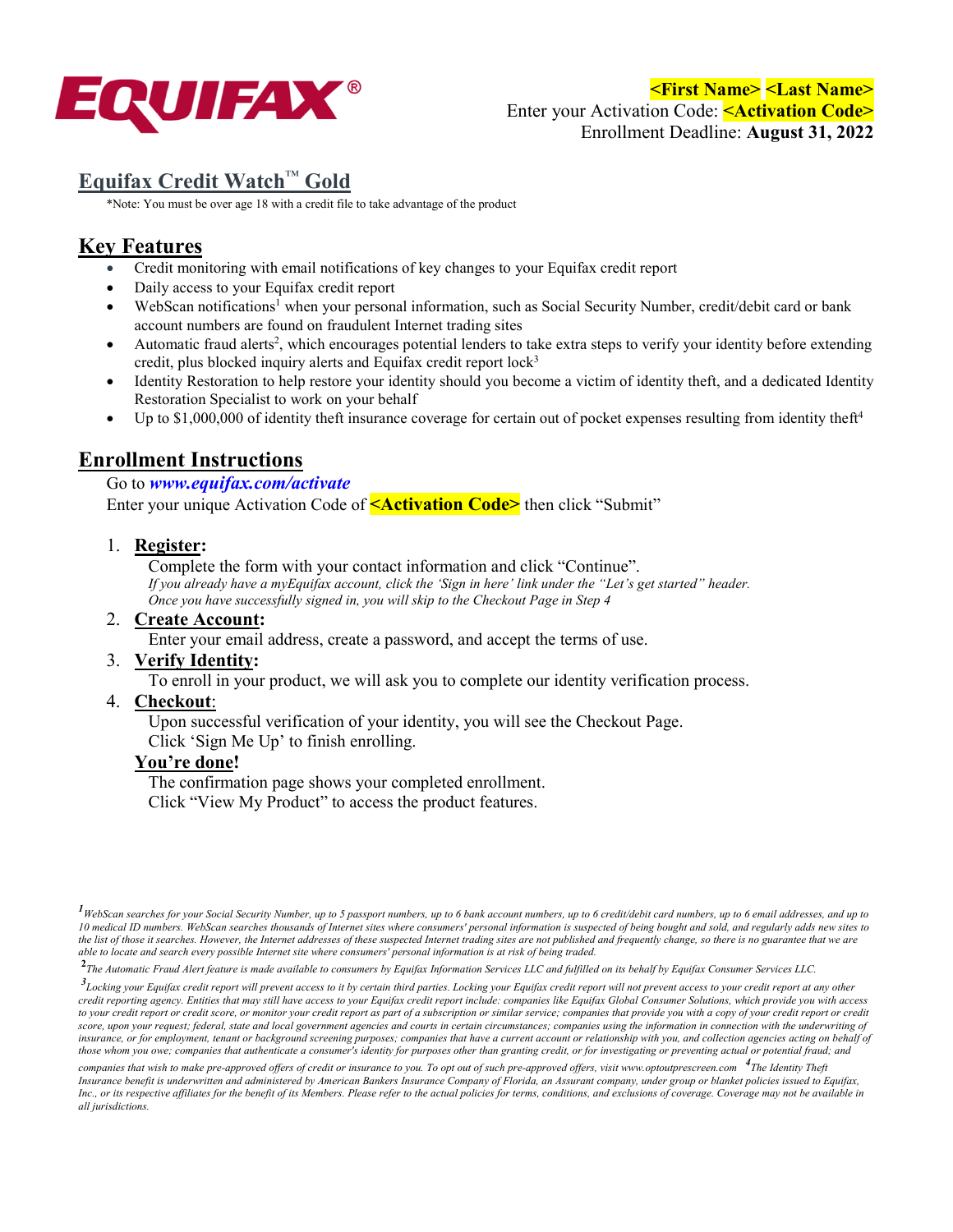Below are additional helpful tips you may want to consider to protect your personal information.

#### **Review Your Credit Reports and Account Statements; Notify Law Enforcement of Suspicious Activity**

As a precautionary measure, we recommend that you remain vigilant by reviewing your credit reports and account statements closely. If you detect any suspicious activity on an account, you should promptly notify the financial institution or company with which the account is maintained. You also should promptly report any fraudulent activity or any suspected incidents of identity theft to proper law enforcement authorities. If you believe you are the victim of identity theft or have reason to believe your personal information has been misused, you should immediately contact law enforcement, the Federal Trade Commission ("FTC") and/or the Attorney General's office in your home state. You can also contact these agencies for information on how to prevent or avoid identity theft. You can contact the FTC at:

> Federal Trade Commission Consumer Response Center 600 Pennsylvania Avenue, NW Washington, DC 20580 www.ftc.gov/IDTHEFT 1-877-IDTHEFT (438-4338)

#### **Copy of Credit Report**

You may obtain a free copy of your credit report from each of the three major credit reporting agencies once every 12 months by visiting www.annualcreditreport.com , calling toll-free 877-322-8228, or by completing an Annual Credit Report Request Form and mailing it to the Annual Credit Report Request Service, P.O. Box 105281, Atlanta, GA 30348-5281. You can print this form at www.annualcreditreport.com/manualRequestForm.action Credit reporting agency contact details are provided below.

| Equifax:                                    | <b>Experian:</b>  | TransUnion:                |
|---------------------------------------------|-------------------|----------------------------|
| equifax.com                                 | experian.com      | transunion.com             |
| equifax.com/personal/credit-report-services | experian.com/help | transunion.com/credit-help |
| P.O. Box 740241                             | P.O. Box 2002     | P.O. Box 1000              |
| Atlanta, GA 30374                           | Allen, TX 75013   | Chester, PA 19016          |
| 866-349-5191                                | 888-397-3742      | 888-909-8872               |

When you receive your credit reports, review them carefully. Look for accounts or credit inquiries that you did not initiate or do not recognize. Look for information, such as home address and Social Security number, that is inaccurate. If you see anything you do not understand, call the credit reporting agency at the telephone number on the report.

#### **Fraud Alert**

You may want to consider placing a fraud alert on your credit file. An initial fraud alert is free and will stay on your credit file for at least 90 days. The alert informs creditors of possible fraudulent activity within your report and requests that the creditor contact you prior to establishing any accounts in your name. If you have already been a victim of identity theft, you may have an extended alert placed on your report if you provide the appropriate documentary proof. An extended fraud alert stays on your credit report for seven years. To place a fraud alert on your credit report, contact any of the three credit reporting agencies identified above.

#### **Security Freeze**

You have the right to place a security freeze on your credit file free of charge. This will prevent new credit from being opened in your name without the use of a PIN number that is issued to you when you initiate the freeze. A security freeze is designed to prevent credit, loans, and services from being approved in your name without your consent. As a result, using a security freeze may delay your ability to obtain credit. In order to place a security freeze, you may be required to provide the consumer reporting agency with information that identifies you including your full name; social security number; date of birth; current and previous addresses; a copy of your state-issued identification card; and a recent utility bill, bank statement or telephone bill.